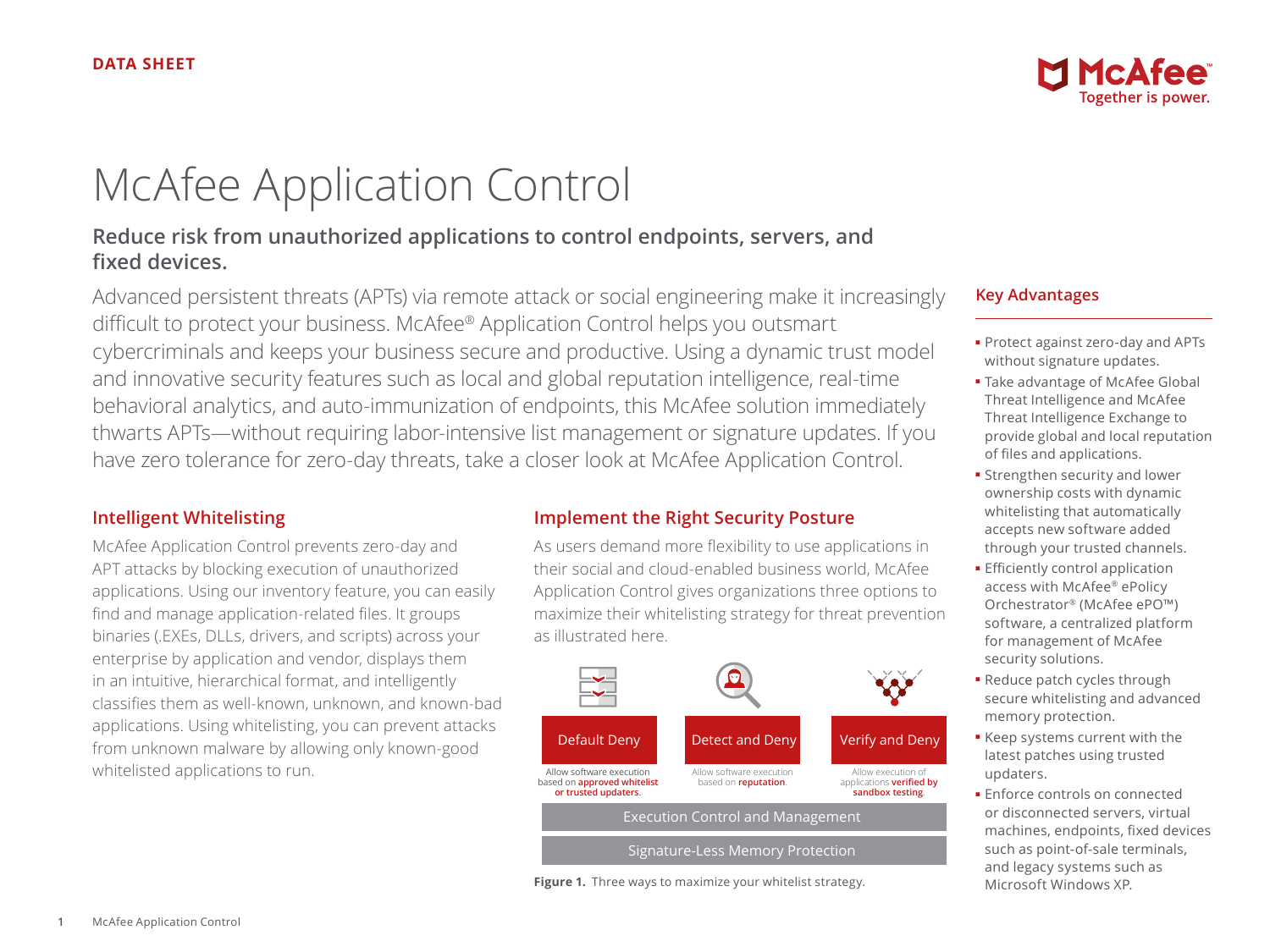## **Powerful, Built-In Suggestions**

Using inventory search and pre-defined reports, you can quickly find and fix vulnerability, compliance, and security issues in your environment. You can discover useful insights, such as recently added applications, uncertified binaries, files with unknown reputations, systems running outdated versions of software, and more to quickly pinpoint vulnerabilities and validate compliance of software licenses.

## **Complete and Fast Response**

Whitelisting is enhanced with global threat intelligence from McAfee Global Threat Intelligence (McAfee GTI), an exclusive McAfee technology that tracks the reputation of files, messages, and senders in real time using millions of sensors worldwide. McAfee Application Control uses this knowledge to determine the reputation of files in your computing environment, classifying them as good, bad, and unknown.

When deployed with McAfee Threat Intelligence Exchange, an optional module sold separately, McAfee Application Control updates the whitelist based on local reputation intelligence to combat threats instantly. Using McAfee Threat Intelligence Exchange, McAfee Application Control coordinates with McAfee Advanced Threat Defense to dynamically analyze the behavior of unknown applications in a sandbox and automatically immunizes endpoints from newly detected malware.



**Figure 2.** McAfee GTI constantly monitors the reputation of files and senders. When deployed with McAfee Threat Intelligence Exchange, McAfee Application Control automatically updates the whitelist based on local reputation intelligence and can coordinate with McAfee Advanced Threat Defense if more information on a file is needed.

## **No Impact on Business Continuity**

To avoid interference with business continuity, new applications are automatically allowed based on application reputation. For unknown applications, a suggestions interface recommends new update policies based on execution patterns at endpoints. This is an excellent way to manage exceptions generated by blocked applications. After inspecting exceptions and details of the blocked application, simply approve and whitelist the file or ignore it to block the application.

## **Key Advantages (continued)**

- Allow new applications based on application rating or self-approval for improved business continuity.
- Maintain user productivity and server performance with a lowoverhead solution.
- Easily protect legacy systems and modern technology investments.

### **Supported Platforms**

#### **Microsoft Windows (32-bit and 64-bit)**

- Embedded: XPE, 7E, WEPOS, POSReady 2009, WES 2009, 8, 8.1 Industry, 10
- Server: 2008, 2008 R2, 2012, 2012 R2
- Desktop: NT, 2000, XP, Vista, 7, 8, 8.1, 10

#### **Linux**

- Red Hat/CentOS 5, 6, 7
- SUSE/openSUSE 10, 11
- Oracle Enterprise Linux 5, 6, 7
- Ubuntu 12.04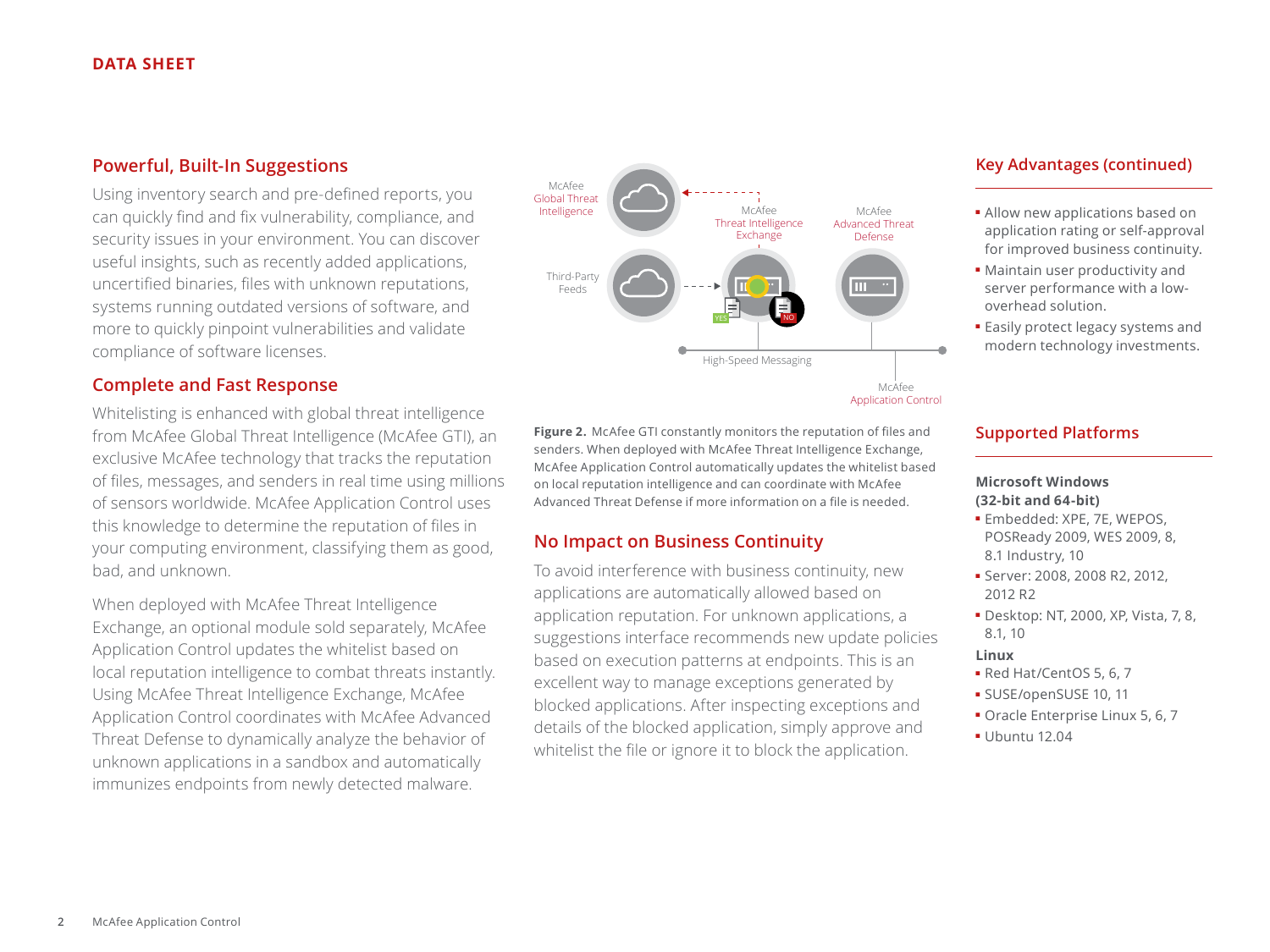## **Help Users Become Part of the Solution**

For unknown applications, McAfee Application Control provides IT with multiple ways to enable users to install new applications:

- **User notifications**—Users can receive informative pop-up messages explaining why access to unauthorized applications is not allowed. These messages prompt users to request approvals via email or helpdesks.
- **User self-approvals**—Users with this privilege can install new software without waiting for an IT approval. IT can inspect these self-approvals and create enterprise-wide policies to either ban the app or permit the app on all systems.

## **Keep Your Systems Up-to-Date**

We understand that keeping your systems current with the latest patch is important. That's why we offer a Dynamic Trust Model to automatically update your systems without impacting business continuity. Keep your systems up to date using trusted users, certificates, processes, and directories. McAfee Application Control also prevents whitelisted applications from being exploited via memory buffer overflow attacks on Microsoft Windows 32- and 64-bit systems.

## **Get Advanced Execution Control**

For enhanced protection, McAfee Application Control lets you combine rules based on file name, process name, parent process name, command line parameters, and user name. You can use advanced execution control to stop attacks that bypass file input/output (I/O), block interactive mode for system interpreters, and prevent exploitation by system tools. Plus, you get the stronger and more robust SHA-256 algorithm for creating policies.

# **McAfee ePolicy Orchestrator Software: A Single Pane of Glass**

McAfee ePO software consolidates and centralizes management, providing a global view of enterprise security—without blind spots. This award-winning platform integrates McAfee Application Control with McAfee Host Intrusion Prevention, and other McAfee security products, including anti-malware for blacklisting. Single-step installation and update of McAfee Application Control deployment can be done from Microsoft System Center as well.

# **Watch and Learn in Observation Mode**

Observation mode helps you discover policies for dynamic desktop environments without enforcing a whitelisting lockdown. It lets you gradually deploy McAfee Application Control in pre-production or earlyproduction environments without breaking applications. Through McAfee Application Control, administrators can use a single policy discovery page for defining policies for observations and self-approval requests.